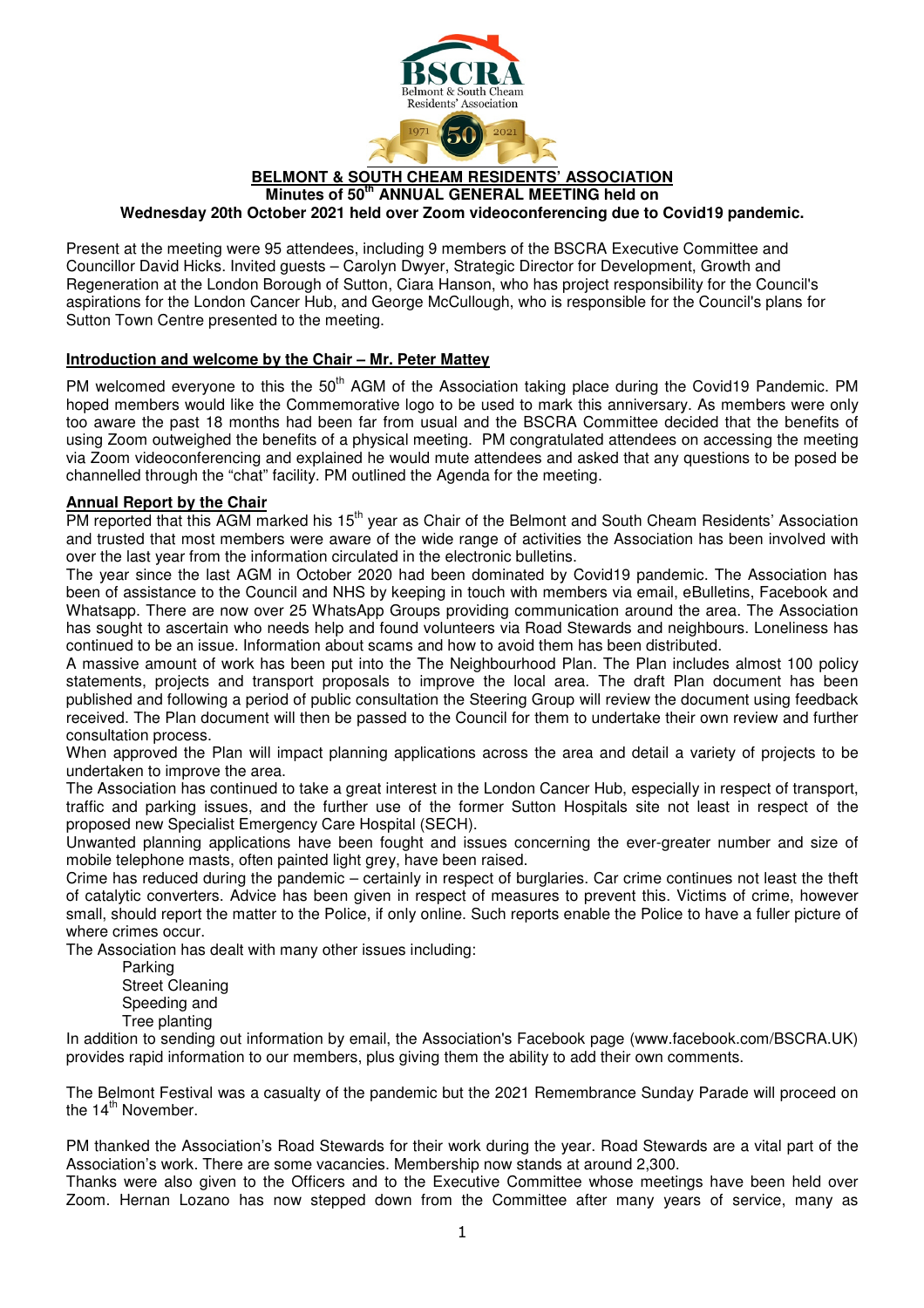membership Secretary liaising with Road Stewards. Thanks were given to Hernan for his commitment especially when he stood in for Road Steward vacancies.

A new committee member awaits election Rashid Khan

Thanks, too, to Ward Councillors Garratt, Hicks Pascoe (for Belmont) and Allen, Colburn and Ramsey (for Cheam) for their ongoing support.

Finally, PM thanked his wife, Helen, for her patience and endurance of the time he spent on Association business.

## **Treasurer's Report (Paul Arnold)**

PA explained that he was to cover several areas in this update.

- BSCRA financial year ending 31 March 2021
- Briefly mention why members will see changes in the way subscriptions are collected, and proposed changes to the collection dates.
- A proposed increase in the annual subscription amount, with reasons why this is being proposed
- Thank colleagues for their support.
- Proceed to voting on the motions in the agenda

#### BSCRA financial year ending 31 March 2021.

Members will recall from the AGM in July last year that your Executive Committee agreed to suspend delivery of printed newsletters, and the collection of subscriptions during the pandemic to reduce the risk of spreading Covid-19 between members and Road Stewards. This together with the change to our financial year agreed at our last AGM means that up to 31 December 2021 we will have had no significant income for 21 months.

In response to this, your Executive Committee have changed the way BSCRA operates to reduce costs. For example Zoom has been used to replace face to face meetings and email used to replace our traditional twice per year printed newsletters.

With no significant income in 2020/21 but reduced expenditure BSCRA had a deficit in the year of £617, this was within expectations and overall, our total net assets remain just over £9,500.

Membership numbers are based on the number of paid-up members of which we had approximately 2000 members at 31 March 2020. But with the disruption in collections caused by the pandemic late in that financial year it is reasonable to use a membership number from an earlier year of approximately 2300 members.

On the subject of membership, we remain indebted to our Road Stewards who during the pandemic have continued to keep us updated with details of changes in residents to keep email distribution lists up to date. Prior to the pandemic Road Stewards made us aware of the challenges faced when collecting subscriptions. These include simply finding residents at home, residents not answering doors even when at home and residents no longer using cash. In addition, one of the challenges faced when recruiting road stewards is the cash collection part of the role. To work out how best to address these concerns Secretary, Tony Butler contacted other local residents' associations to see how they have tackled this problem. In summary Tony's findings are that BSCRA is not alone with these challenges and no one else has a ready-made solution. Furthermore, we expect these challenges to have increased since we last asked Road Stewards to collect subscriptions. Details on the changes proposed on subscription collections will be shared with Road Stewards later this year for comments before sharing with members.

Members will have noticed there are two motions on the AGM agenda:

The first is to simply align our subscription collection period with the revised financial year approved at our last AGM. The implementation of this has been eased by the subscription holiday since the start of the 2020 COVID-19 lockdown meaning that we start clean and tidy in January 2022.

The second motion is to increase subscriptions from £1 to £2. The annual Subscription has been fixed at £1 since 2008. Not surprisingly over that time our costs have increased. Although in the past year we have carefully managed our costs by using Zoom for meetings and cutting back on distributing printed newsletters, we expect this to change in the future and we anticipate our costs will increase further. For example, we are considering enhancing our website facilities and expect that to incur additional costs. More importantly in previous AGMs members have been asked for suggestions on what BSCRA should spend your money on. You are all familiar with the Neighbourhood Development Plan and within that we now have a significant wish list of projects for the BSCRA area. These are summarised in Chapter 4.2 of the Neighbourhood Plan titled "Our Community Projects", alongside other projects for the wider geographical area covered by that plan. It is not being suggested that BSCRA funds should be used to pay for all of these items, but the Committee may decide that selected projects should warrant funding if other sources are not available. If members are not familiar with these projects, please take a look online or at one of the printed versions available locally.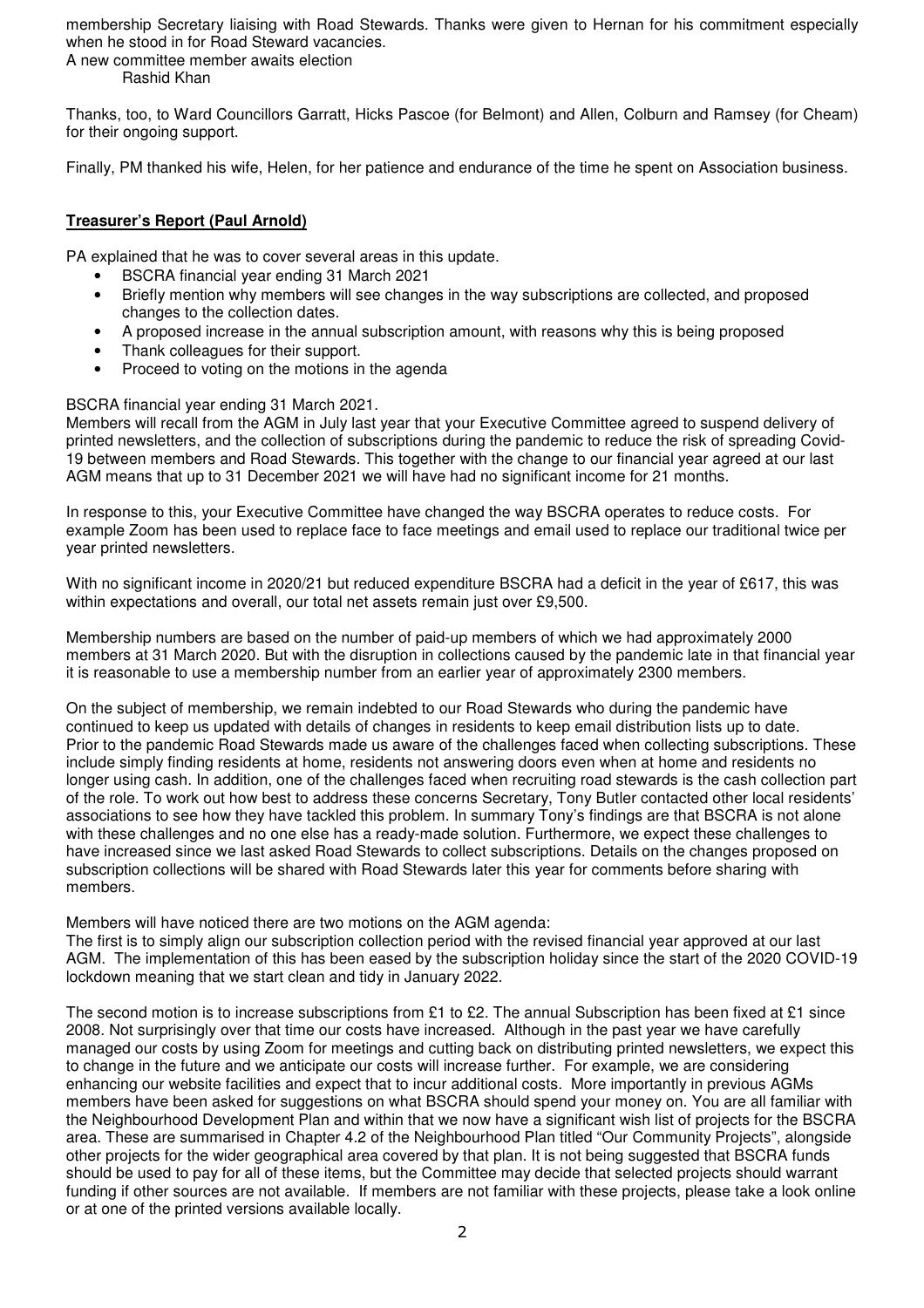Before we move to the motions I want to say thanks to a few people:

- 1. Our Road Stewards for keeping us up to date on resident changes and;
- 2. Alison Griffiths for being our Independent Examiner
- and also a special thanks to
- 3. Hernan Lozano, who as Peter mentioned earlier is standing down from his role as Membership Secretary and from the committee. Hernan has been a fantastic support to me and to my predecessor as Membership Secretary and has gone above and beyond that role by covering many of the vacant Road Steward patches personally. A big thanks to Hernan who will be missed.

## Now to the motions to amend the BSCRA Rules

#### **Motion 1: To change the Subscription Payment Period**

Rule 7 of the Association's Rules to be changed from "Subscriptions are payable on joining and thereafter on 1 st April in each year. " to "Subscriptions are payable on joining and thereafter on **1 st January** in each year." This is to align the subscription payment period with our accounting year.

The Motion was carried unanimously.

## **Motion 2: To increase the Annual Membership Subscription**

In accordance with Rule 7 of the Association's Rules, the Executive Committee of the Association recommends members to agree that the subscription be increased from the current £1 per annum to £2 per annum with effect from the year commencing 1st January 2022.

The Motion was carried unanimously.

## **ELECTIONS**

PM reported that the current holders of the positions of Chairman, General Secretary, and Treasurer, namely himself, Tony Butler and Paul Arnold had agreed to stand for the coming year. There are no other nominations. They will be elected individually. The Executive Committee members will be elected as a block.

## **Election of Officers**

PM handed back to the Treasurer for the election of the Chairman.

Prior to nominating PM as Chairman, the Treasurer emphasised with thanks all the hard work put in by PM on behalf of the Association. In view of current circumstances all Officers have already been Proposed by members of the Executive Committee and were seconded by<br>Peter Mattey - Chair<br>Paul Sarfaty

Peter Mattey - Chair Paul Sarfaty<br>Tony Butler - General Secretary Rashid Khan Tony Butler - General Secretary Rashid Khan Paul Arnold - Treasurer

The proposed Officers were unanimously elected for the coming year.

#### **Election of Executive Committee**

The Executive Committee members were to be elected as a block. As reported above, all the committee have agreed to stand again for election except for Heather Shaw. The members who are standing for election to the Committee for 2021-22 are: -

| Margaret Bentley    | Sesi Katakam     |
|---------------------|------------------|
| Catherine Clarke    | Lyonel Bell      |
| Jon Jackson         | Paul Lincoln     |
| David Riley         | Arran Sutherland |
| <b>Phil Vennard</b> | Rashid Khan      |

The proposed Executive Committee members were unanimously elected en bloc for the coming year.

#### **Election of Accounts Examiner**

Mrs. Alison Griffiths is willing to continue in the role of Accounts Examiner.

Mrs. Alison Griffiths was unanimously elected as Accounts Examiner for the coming year.

## **This brought the formal motions and procedures to a close.**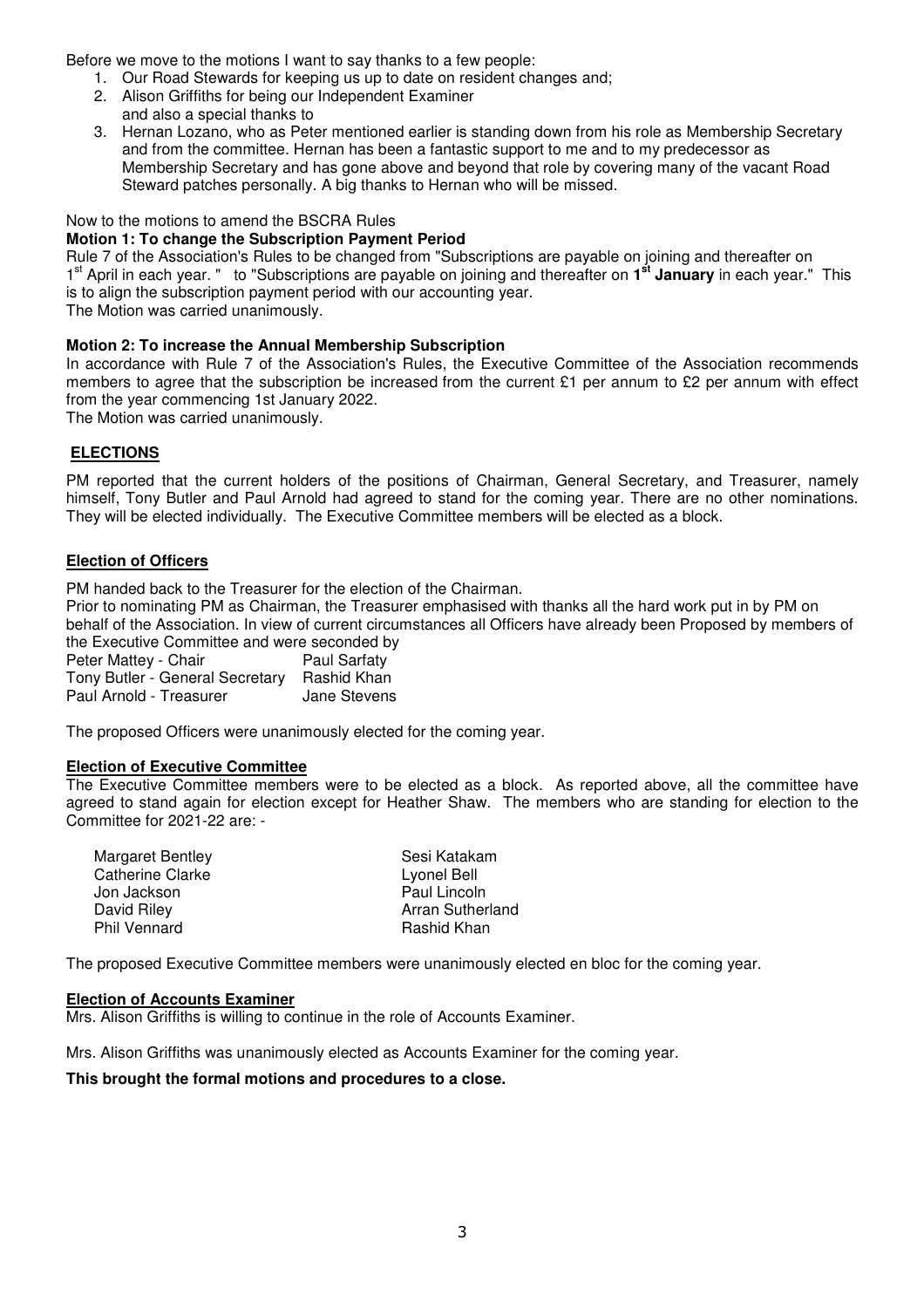# **MEMBERS' FORUM**

## **Guest Speakers**

Presentations were given to members by

Carolyn Dwyer, Strategic Director for Development, Growth and Regeneration at the London Borough of Sutton, Ciara Hanson, who has project responsibility for the Council's aspirations for the London Cancer Hub, and George McCullough, who is responsible for the Council's plans for Sutton Town Centre

Ms Dwyer explained that key priorities for LBoS for the development, growth & regeneration of Sutton were 1. London Cancer Hub – to put Sutton on the map by leading a ground-breaking innovative regeneration scheme to create a life-science cluster - boosting productivity, investment, and new businesses, and creating high quality jobs 2. Sutton Town Centre Regeneration – to create vibrant, thriving, and resilient town and district centres by repurposing underused sites, creating new diverse spaces to work, shop and visit

3. Economic Development – to strengthen the economic resilience and growth of the borough post COVID through robust economic recovery plans

4. Climate Emergency – to boost the positive impact for businesses and residents of tackling the Climate Emergency by embedding sustainability throughout our schemes

5. Transport – to improve transport connectivity to unlock the economic prosperity of the borough and the sub region

## **(See presentation slides for more details)**

PM thanked Ms Dwyer and her colleagues for the presentations.

## **Q & A**

Q. PM summarised that the regeneration of the Town Centre proposals meant moving away from retail to cultural and hospitality activities

A. GM Yes, to improve the Town Centre and will in due course deliver additional income as well as other benefits

Q. PM asked where competition for the High Street comes from

A. GM – Epsom, Croydon, Kingston

Q. PM noted that Manor Park was a significant asset but was separated from the Town Centre by the gyratory oneway system. Could it not be brought within the gyratory?

A. GM Yes, the key east/west route between the Town Centre and Manor Park is through Throwley Road – improvements are being made by the conversion of the night club in Throwley Road and the G4S site.

Q. CC noted that the gyratory was like a "high speed ring of steel" around the Town Centre. Could it be made less forbidding?

A. GM the Council is looking at ways to reduce speed around the gyratory without reducing space. There remains hope that the tram may ultimately still come to Sutton.

PM suggested the gyratory could be diverted behind Manor Park.

Q. Could live theatre be introduced?

A. GM this may be difficult in view of Sutton's proximity to London but there are local small scale theatrical venues.

Q. Is the night-time economy a good fit with the residential accommodation being built in Sutton?

A. GM Residents may well expect good quality night life – the Council is looking to bring in first class operators

Q. Epsom appears to have fared well compared with Sutton – what lessons can be learnt?

A. GM businesses in Epsom are much more visible than in Sutton – Sutton Town Centre is much bigger

Q. PM how will progress be communicated, how can progress be tracked?

A. GM the Council website will provide updates – communication is vital.

Q. PM asked is there still an approved Traffic Management/Transport Plan in relation to the LCH?

A. CS a lot of work is being done to try to improve movement.

Possibilities include

 Twin track railway to Belmont and Banstead stations ParknRide at Banstead Station Improved accessibility at Belmont Station Better pedestrian /cycling links between Belmont and LCH Tram is still policy

Better buses

Additional measures will need to be introduced if the Specialist Emergency Care Hospital is to proceed.